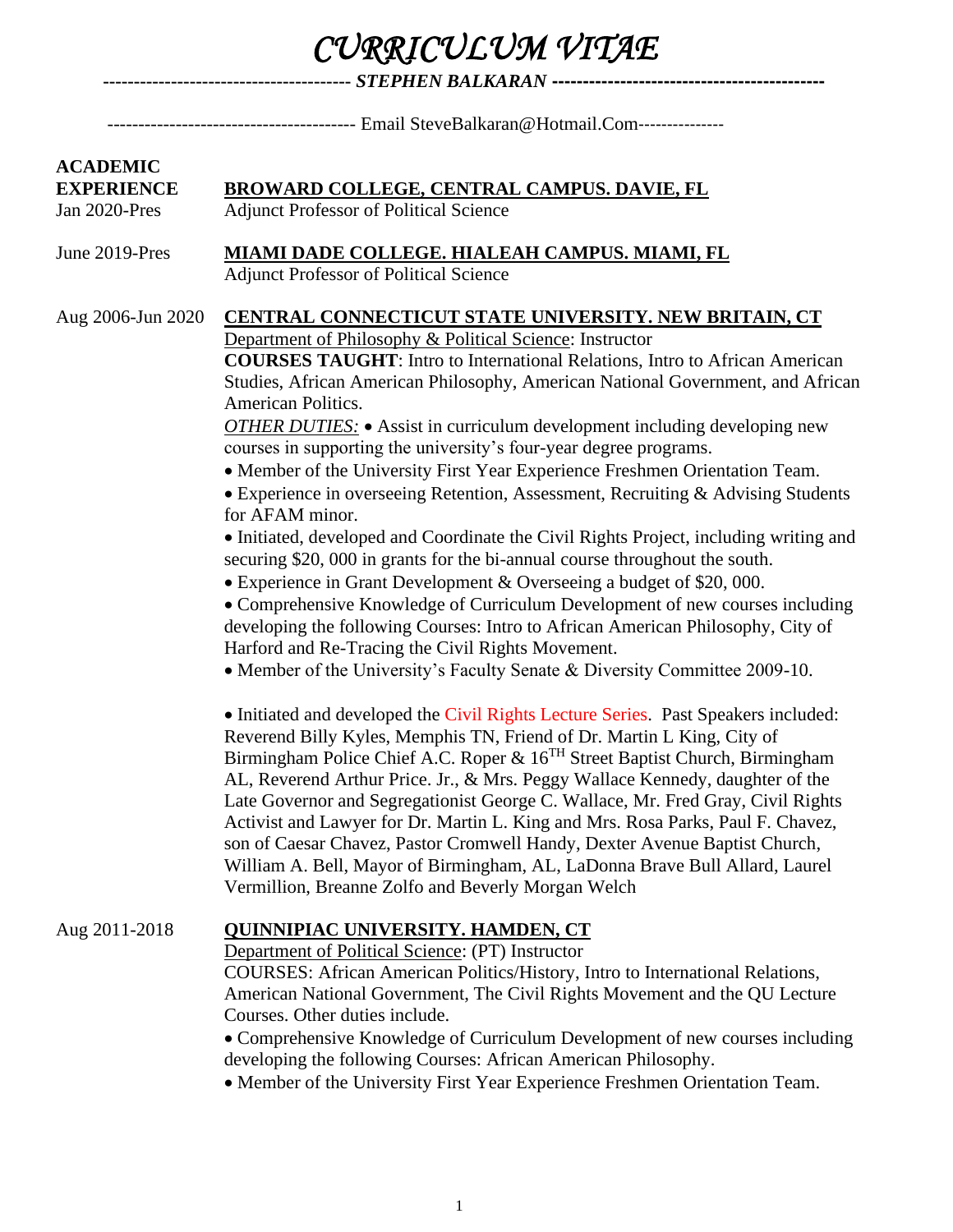| Jan 2005-Jun 2006 | UNIVERSITY OF CONNECTICUT. HARTFORD, CT                                                              |
|-------------------|------------------------------------------------------------------------------------------------------|
|                   | Department of Political Science. Instructor                                                          |
|                   | <b>COURSES:</b> African American Politics/History, American National Government,                     |
|                   | Constitutional Law, Introduction to International Relations, The Civil Rights                        |
|                   | Movement, and Introduction to Comparative Government.                                                |
|                   | <b>OTHER DUTIES</b> . Member of the University's Diversity Committee.                                |
|                   | • Supports and communicates the University's mission and maintains professional                      |
|                   | affiliation and involvement in high school outreach and regional organizations.                      |
|                   | • Member of the University First Year Experience Freshmen Orientation Team.                          |
|                   | <b>GOODWIN COLLEGE-CTC. EAST HARTFORD, CT</b>                                                        |
| Sep 2000-Dec 2004 |                                                                                                      |
|                   | Director of Graduate & Student Affairs. Responsible for overseeing graduate and                      |
|                   | student affairs at the College.                                                                      |
|                   | • Overseeing Enrollment, Academic Advising of students, Academic Retention                           |
|                   | programs, curriculum development, Academic support programs, marketing the                           |
|                   | program, enrollment management, grant development, placement of our graduates,                       |
|                   | and advising graduates on career path.                                                               |
|                   | · Developed and Implemented student development and retention Programs.                              |
|                   | • Assessment and evaluation of all of student life on Campus, Title IX Training                      |
|                   | • Marketing, coordination of student services, maintaining student records, liaison                  |
|                   | between students and administration, coordinating workforce development and other                    |
|                   | services that may arise at the college.                                                              |
|                   | • Adjunct Faculty of Political Science & History.                                                    |
|                   |                                                                                                      |
| Jan 2004-Jun 2004 | <b>HUMAN RIGHTS RESEARCH FUND, YALE UNIVERSITY. NEW HAVEN, CT</b>                                    |
|                   | Research Fellow for Mrs. Kathleen Cleaver, Professor of History, Law & Afro-                         |
|                   | American Studies. Yale University, New Haven, CT. Responsibilities.                                  |
|                   | • Included overall assisting in research, planning, and fund raising of the Human                    |
|                   | Rights Fund.                                                                                         |
|                   |                                                                                                      |
| Sep 2003-Jun 2004 | POST UNIVERSITY. WATERBURY, CT                                                                       |
|                   | Department of Political Science: Adjunct Lecturer                                                    |
|                   | <b>COURSES:</b> African American History, American National Government,                              |
|                   | Constitutional Law, Introduction to International Relations, & Introduction to                       |
|                   | Comparative Government.                                                                              |
| <b>TELEVISION</b> |                                                                                                      |
| <b>INTERVIEWS</b> | • https://www.nbcconnecticut.com/news/local/connecticut-freedom-trail-highlights-notable-            |
|                   | places-of-black-history/2225184/<br>people- and-                                                     |
|                   |                                                                                                      |
|                   | • https://www.nbcconnecticut.com/news/local/slaves-on-board-the-amistad-fought-for-their-            |
|                   | freedom-in-connecticut/2225151/                                                                      |
|                   |                                                                                                      |
|                   | • https://fox61.com/2018/04/07/the-stan-simpson-show-commemorating-50-years                          |
|                   | since-martin-luther-kings-death/                                                                     |
|                   |                                                                                                      |
|                   | • https://fox61.com/2015/06/27/the-stan-simpson-show-race-relations-and-the-power<br>of-forgiveness/ |
|                   | • http://fox61.com/2017/01/14/the-stan-simpson-show-obamas-term-comes-to-an-end/                     |
|                   |                                                                                                      |
|                   | • https://www.courant.com/community/new-britain/hc-news-new-britain-civil-rights                     |
|                   | lecture-20181023-story.html                                                                          |
|                   | • http://www2.ccsu.edu/classnewsletter/?article=216                                                  |
|                   |                                                                                                      |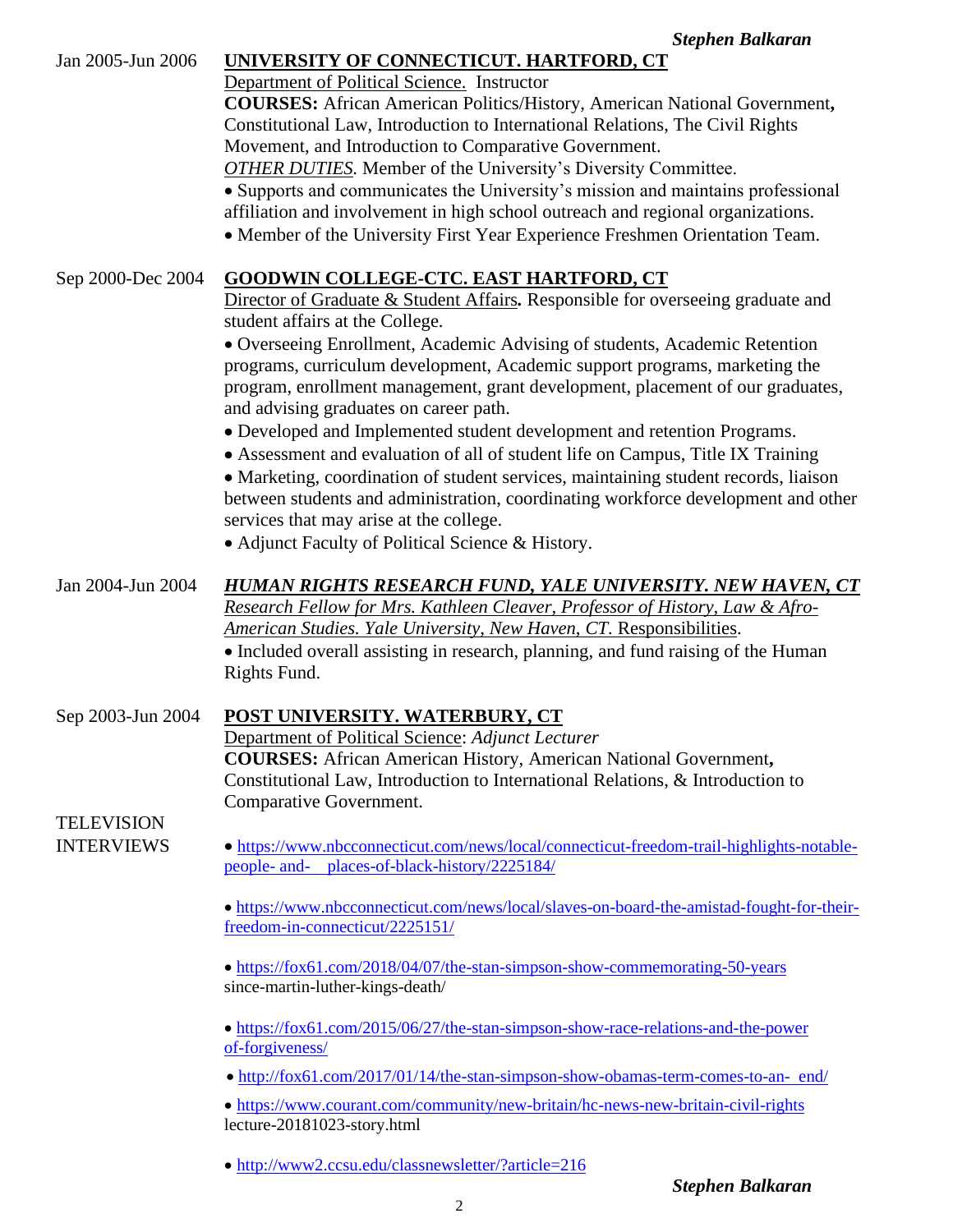### Sep 1999-Jun 2003 **CAPITAL COMMUNITY COLLEGE. HARTFORD, CT**

*Adjunct Professor of Political Science*

**COURSES:** US History 1 & 11, African American History, American National Government**,** Introduction to International Relations, & Introduction to Comparative Government.

• Supports and communicates the College's mission and maintains professional affiliation and involvement in high school outreach and regional organizations.

- Member of the University First Year Experience Freshmen Orientation Team.
- Recruiting & Advising Students**.**

**HIGHLIGHTS:** *Created the Critical Issues Lecture Series @ Capital Community College.*

*Past Speakers*: John Fonfara-State Senator, Lara Manzione-Judge, Michael Addo-University of Exeter, England and *United Nations Commission on Human Rights*, Richard Blumenthal-Connecticut's Attorney General, John Larson-Congressman, Bill Curry & George Jepsen-CT Gubernatorial Debate, Hon. Ralph Zulman-*South Africa's Supreme Court Justice,* Harold Koh-Assistant Secretary of State for Human Rights & Democracy (*President Clinton's Administration.)* Dr. Mazin Qumsiyeh (Yale University Professor and PLO Advocate). Senator Christopher Dodd. *(United States Senate.*) Mrs. Patricia Wilson-Coker. (Commissioner of Department of Social Services.)

### Sep 1999-Jul 2000 **CAPITAL COMMUNITY COLLEGE. HARTFORD, CT**

Office of the President. *(Minority Fellow)* Under the supervision of the President, I was primarily responsible for assisting in the college fund raising, foundation development and student development.

### Jun 1999-Jul 2000 **UNIVERSITY OF CONNECTICUT. UCONN-ANC PARTNERSHIP, CT**

Assistant Director. The University of Connecticut, South African Government and the African National Congress signed an historic agreement that forms a partnership to archive and share scholars' materials from the ANC's struggle for human rights in South Africa. *Responsibilities.*• Included overall overseeing of the day to day activities of the *UCONN-ANC Project*, leadership training in handling daily administrative case studies, fundraising, administrative meetings and other faculty seminars, and any other related matters that may arise within the partnership.

• Other duties included marketing and coordinating the program and grant development.

### **WORK**

**EXPERIENCE UNITED NATIONS. NEW YORK, NEW YORK**

Sep 1998-May 1999 Research Associate. *Responsibilities included*:

• Implemented programs to analyze research data findings and other relevant research studies that effect the economic development of Third World Countries. The United Nations will implement research findings in its attempt to create economic policies and solving of economic problems that plagued many Third World Countries.

• Additional responsibilities include tracking sub-committee hearings, gathering reports of the International Labor Organization and maintaining records of different countries labor abuse problems.

### Jan 1998-Aug 1998 **OFFICE OF SECRETARY OF THE STATE OF CT. HARTFORD, CT**

Legislative Aide**.** • **The Capitol Division**: Responsible for the public information, legislative, educational and strategic planning activities of the office. Main project includes tracking legislation at the legislative session and legislative data entry for the Secretary of the State.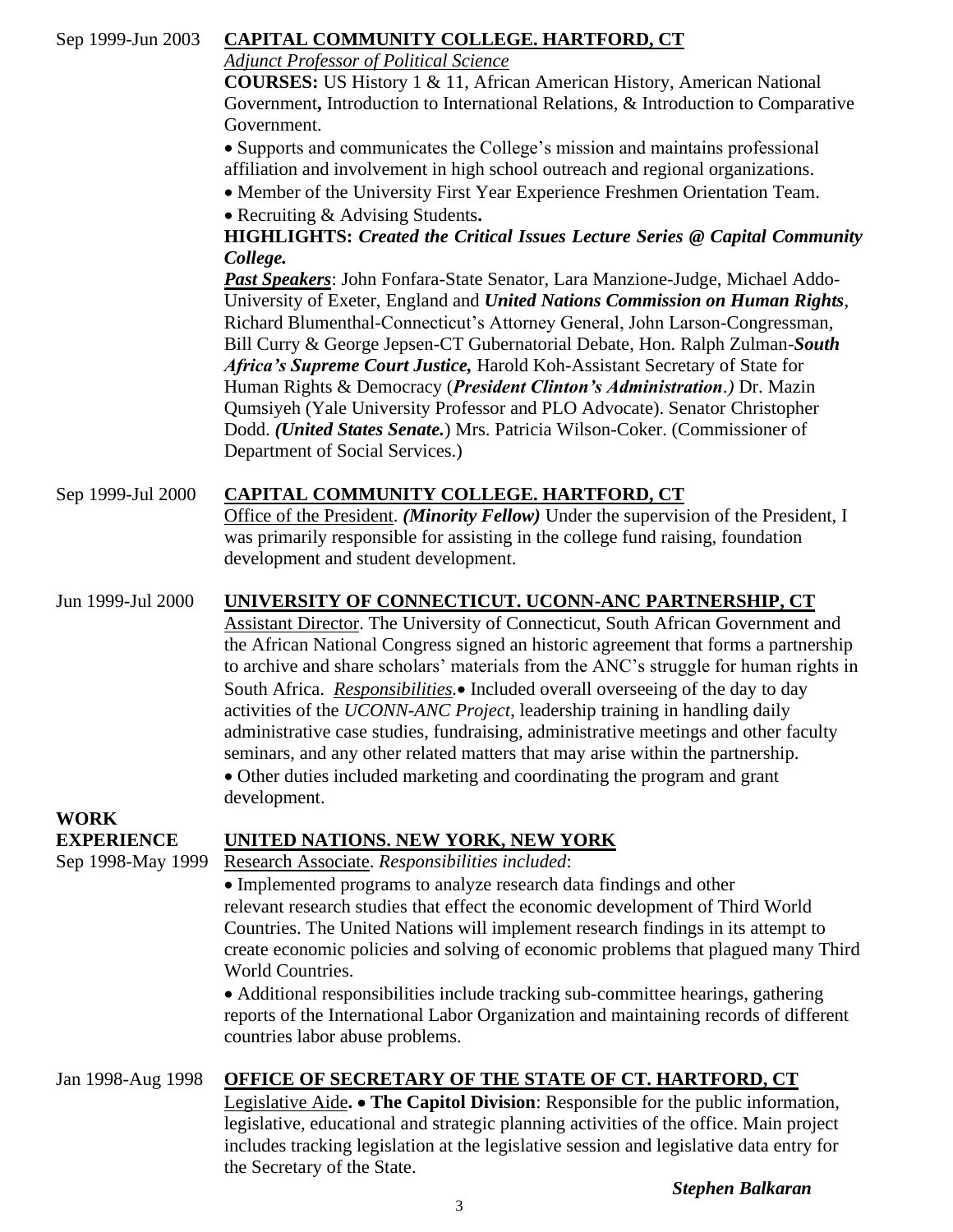| <b>AWARDS</b>                              | • 25 Most Influential. NAACP Award 2018<br>• One Hundred Men of Color recipient in Connecticut. 2017<br>• CLEO FELLOW-1998 (University of Pittsburgh School of Law) (Council on<br>Legal Education Opportunity) Fellow. The Council on Legal Education Opportunity<br>is a project of the American Bar Association Fund for Justice and Education; it is a<br>consortium of Law schools committed to diversity in legal education.<br>• Connecticut Minority Fellow. (1999) This is a project of the Community Colleges<br>System in Connecticut, with its commitment to diversity in Higher Education<br>Administration. |
|--------------------------------------------|---------------------------------------------------------------------------------------------------------------------------------------------------------------------------------------------------------------------------------------------------------------------------------------------------------------------------------------------------------------------------------------------------------------------------------------------------------------------------------------------------------------------------------------------------------------------------------------------------------------------------|
| <b>PUBLICATIONS</b><br>(BOOKS)             | • Balkaran, Stephen: America's Promise: Chasing the Dream of Civil Rights.<br>Forthcoming. August 2020. Kiwi Press. Woodbridge. CT 2 <sup>nd</sup> Edition                                                                                                                                                                                                                                                                                                                                                                                                                                                                |
|                                            | · Balkaran, Stephen: Introduction to African American Studies: A Reader. December<br>2018. Cognella Press. San Diego. CA                                                                                                                                                                                                                                                                                                                                                                                                                                                                                                  |
|                                            | • Balkaran, Stephen: "Before we were called Hispanics: Conversations on Race,<br>Politics, and Immigration Reform." October 2017. Kiwi Publishing Press.<br>Woodbridge. CT 2 <sup>nd</sup> Edition                                                                                                                                                                                                                                                                                                                                                                                                                        |
|                                            | · Balkaran, Stephen: "Broken Promises, Broken Dreams, Disparities, and<br><i>Disappointments: Civil Rights in the 21<sup>st</sup> Century</i> ." January 2017. Kiwi Publishing<br>Press. Woodbridge. CT                                                                                                                                                                                                                                                                                                                                                                                                                   |
|                                            | • Balkaran, Stephen: "Before we were called Hispanics: Conversations on Race,<br>Politics, and Immigration Reform." January 2016. Kiwi Publishing Press.<br>Woodbridge. CT                                                                                                                                                                                                                                                                                                                                                                                                                                                |
|                                            | • Balkaran, Stephen: "The Continuing Significance of Race: An American<br>Dilemma." February 2014. Kiwi Publishing Press. Woodbridge. CT                                                                                                                                                                                                                                                                                                                                                                                                                                                                                  |
|                                            | • Balkaran, Stephen: "Retracing the Civil Rights Movement. A Photo Biography of<br>the Civil Rights Movement." September 2011. Kiwi Publishing Press. Woodbridge.<br><b>CT</b>                                                                                                                                                                                                                                                                                                                                                                                                                                            |
| <b>BOOK</b><br><b>CHAPTER</b>              | • "Mass Media and Racism: The Negative Impact of the Media on African-<br>Americans." Published in Race, Gender & Stereotypes in the Media. Edited by<br>Amiso M. George & Tommy Thompson. Cognella Press 2013                                                                                                                                                                                                                                                                                                                                                                                                            |
| <b>PUBLICATIONS</b><br>(Academic Journals) | • "Unfounded Loyalty: President Obama and Hispanics." Published in the Hispanic<br>Outlook in Higher Education. September Issue. Vol 27. Fall 2017                                                                                                                                                                                                                                                                                                                                                                                                                                                                        |
|                                            | • "An Open Letter from Undocumented Immigrants." Published in the Harvard<br>Journal of Hispanic Policy. Spring Issue 2017                                                                                                                                                                                                                                                                                                                                                                                                                                                                                                |
|                                            | • "Comprehensive Immigration Reform: Why it matters to all of us."<br>Published in the Hispanic Outlook in Higher Education. February Issue. Vol 29.<br>Spring 2017                                                                                                                                                                                                                                                                                                                                                                                                                                                       |
|                                            | • "US-Cuba Relations: Why it matters to all of us." Published in the Hispanic<br>Outlook in Higher Education. January Issue. Vol 28. Spring 2017                                                                                                                                                                                                                                                                                                                                                                                                                                                                          |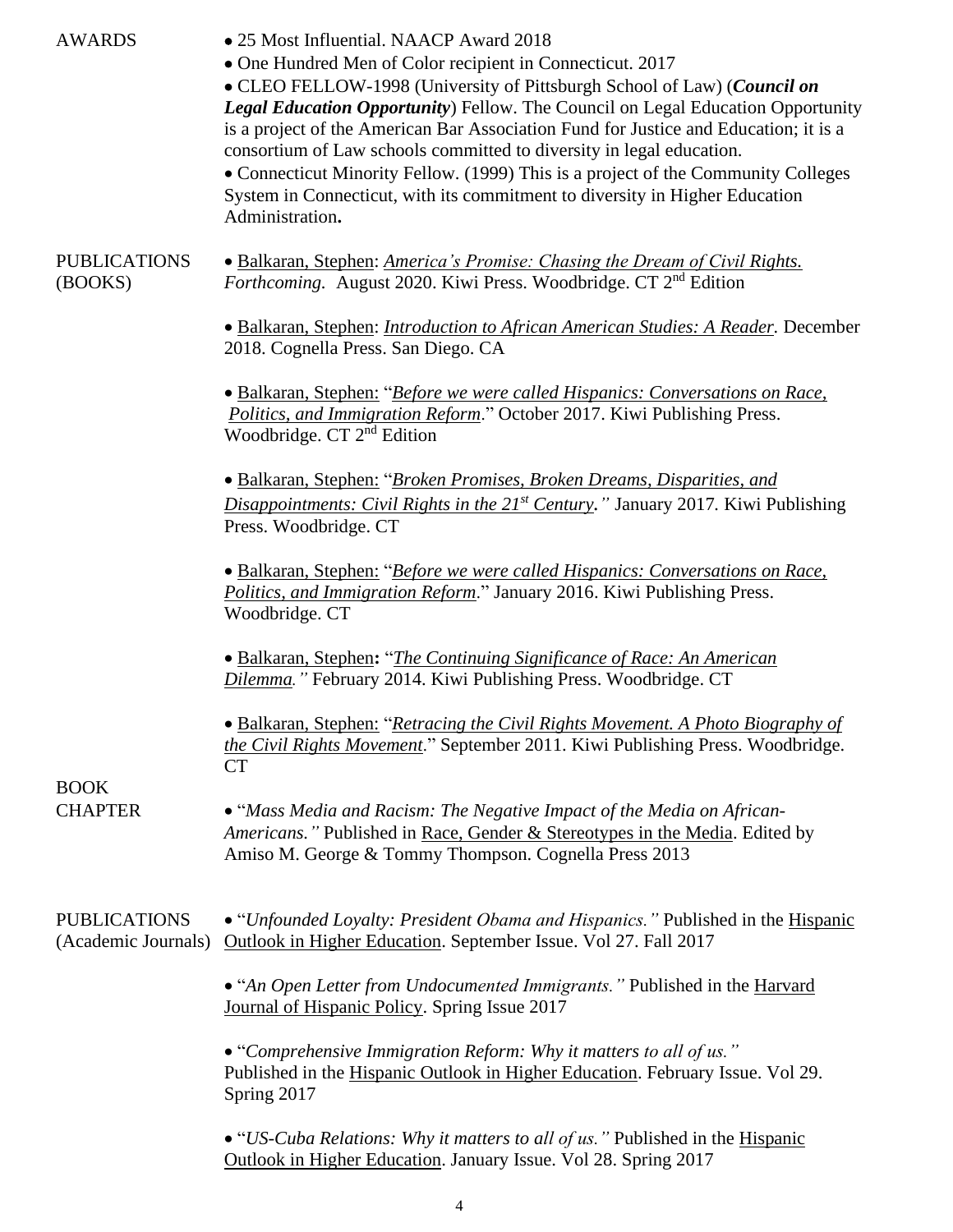# PUBLICATIONS

(Academic Journals) • *"The Hispanic Struggle & the Foundation of America's Civil Rights Movement."* Published in the Hispanic Outlook in Higher Education. October Issue. Vol 26. Fall 2016

> • "*The Hispanic Vote, Comprehensive Immigration Reform and the 2016 Presidential Race."* Published in the Hispanic Outlook in Higher Education. September Issue. Vol 25. Fall 2015

• "*The Continuing Significance of Race: An American Dilemma."* Published in the Harvard Journal of African American Policy. Spring Issue. 2015

• "*Why Race Matters: America's 21st Century Social Cancer."* Published in the International Journal of Education and Science. February Issue. Spring 2015

• "*Russian roulette and the Hispanic Vote. Immigration Reform and the future of Political Parties."* Published in the Journal of Social Science for Policy Implementation. September Issue. Fall 2014

• "*The Consequences of Immigration Reform on the American Political Parties.*  Published in Hispanic Outlook in Higher Education. October Issue. Fall 2014

• "*What would America be like without Hispanics?"* Published in Harvard Journal of Hispanic Policy. Fall Issue. Edition 2013

• *What would America be like without Hispanics?"* Published in Hispanic Outlook in Higher Education. October Issue. Fall 2013

• Work Cited in Sylvia Mendoza "*The "Browning of America:" Will Latinos Truly Influence the 2012 Elections*?" Published in Hispanic Outlook in Higher Education. July Issue. 2012

• *"Immigration: Brown or White?"* Published in Hispanic Outlook in Higher Education. November Issue. 2010

• "*The Sanctions to end Apartheid; The Political Economy of the United States-South Africa Relations*." Published in Yale Political Quarterly*.* Vol. 22, Number 2. Spring 2001

• "*Mass Media and Racism: An analysis of the role of the mass media in the formation of white's beliefs and attitudes towards African-Americans."*  Published in Yale Political Quarterly. Volume 21, Number 1. Fall 1999

• "*Mass Media and the Formation of U.S. Foreign Policy. A Case Example of the Gulf War."* Journal of International Studies. Volume 6. No.4. Fall 1998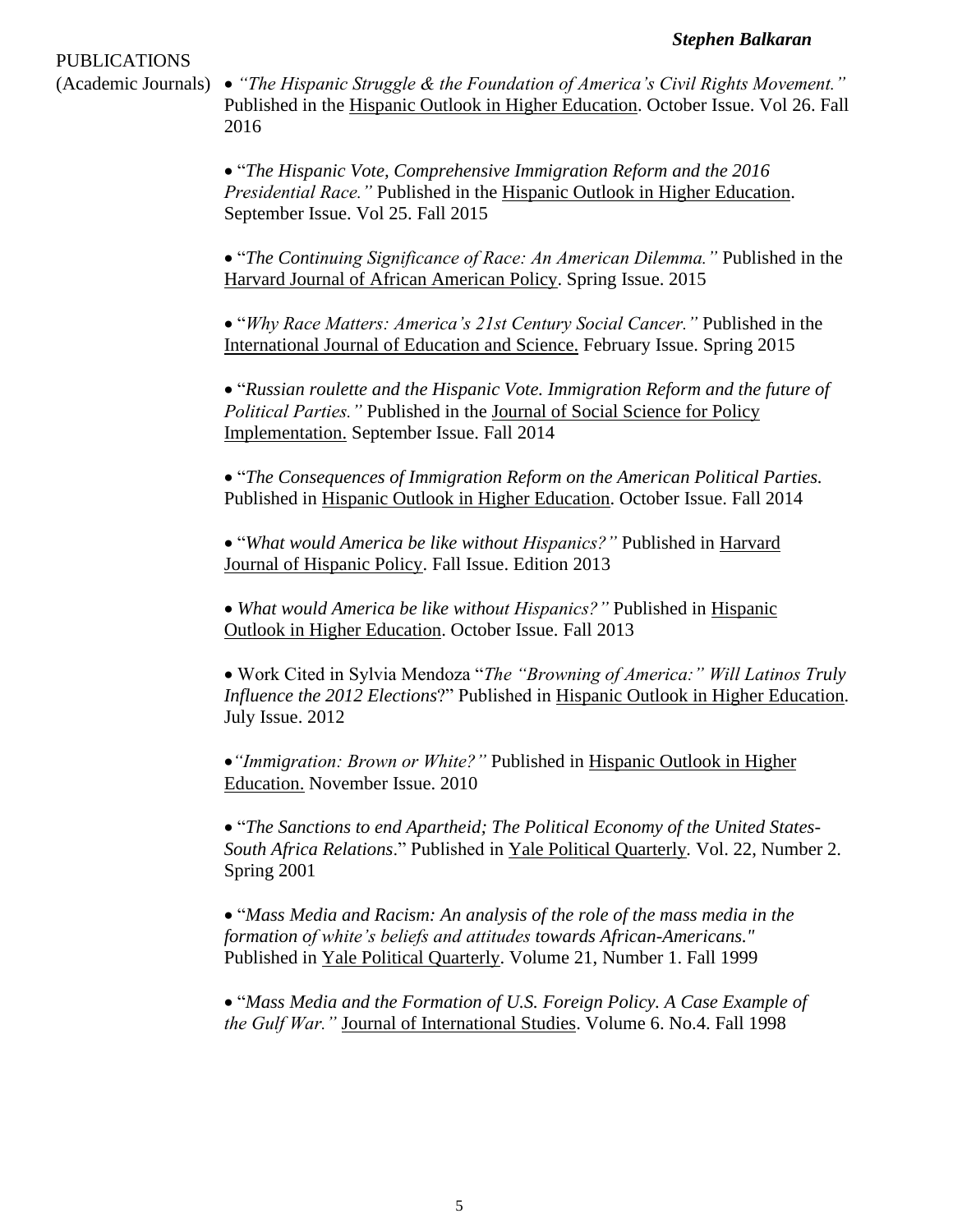PUBLICATIONS • "*The National Anthem: Debates around Race, Sports and Nationalism"* This (OP ED Articles) article was published in the New Haven Registrar, September 30, 2017

> • **"***The Continuing need for Racial Reconciliation. America Post Obama."* This article was published in the New London Day. January 14, 2017

• **"***The National Anthem, the Flag, and Conversation on the Politics of Race and American Patriotism*." Published in the Huffington Post. October 6, 2016

• "*All Lives Matter: Truth and Reconciliation in America."* Published in the Huffington Post. July 12, 2016

• "*Why America must not forget: Islam and American Idealism."* Published in the Huffington Post. December 8, 2015

• "*Before we were called Hispanics "Defining and Redefining America."*  Published in the Huffington Post. September 23, 2015

• "*Hispanic Heritage Month. The Foundations of America's Civil Rights*  Movement." Published in the Huffington Post. September 15, 2015

• "*Immigrants, Immigration Reform and the 2016 American Presidency."* Published in the Huffington Post. July 14, 2015

• "*The United States of Amnesia: Conservation about Race, Truth and Reconciliation in America."* Published in the Huffington Post. June 21, 2015

• "*Racial Identity, Misrepresentation and African American Culture."* Published in the Huffington Post. June 15, 2015

• *"Rage, Race and Rebellion: Class Warfare and Frustration in African-American Communities."* Published in the Huffington Post. May 4, 2015

• "*Why Baltimore Matters."* Published in the Connecticut Post. April 30, 2015

• "*Post Racial America in the age of Obama.*" Published in the Huffington Post. June 18, 2015

• "*Black Struggles and Achievements Black History Month: Why America Must Never Forget."* Published in the Connecticut Post. February 1, 2015

• "*Why America Must Never Forget. Black History Month."* Published in the Huffington Post. January 30, 2015

• "*The Significance of Race: Michael Brown's Death and its Aftermath.*" Published in the Huffington Post. November 25, 2014

• "*United States of Amnesia: The politics of Immigration Reform.*" Published in Hispanic News Online. November 19, 2014.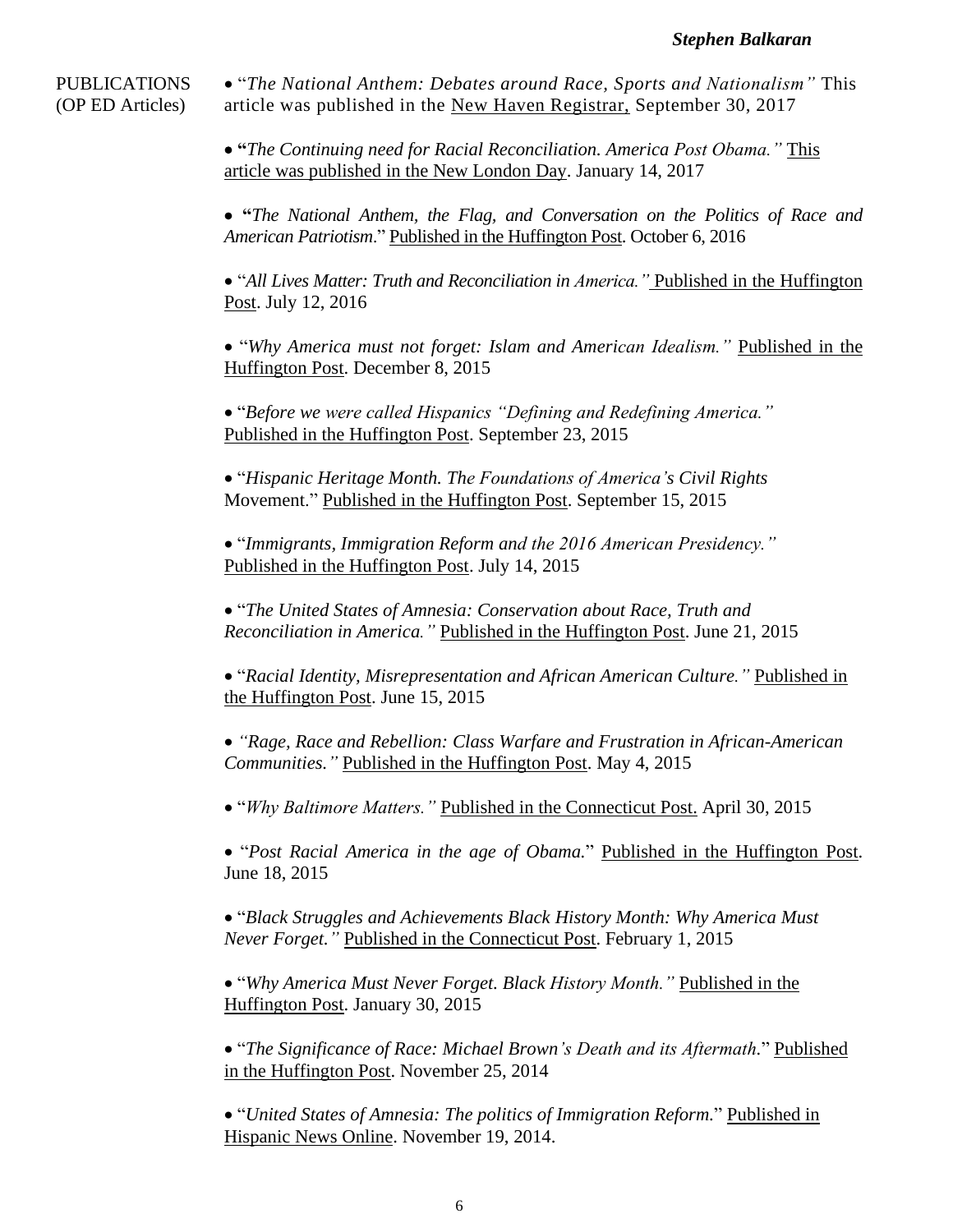**(**OP ED Articles) • *"Hispanics Heritage Month: Defining and Redefining America."* This article was published in the Huffington Post. September 19, 2014

> • "*The Consequences of Immigration Reform on the American Political Parties."*  This article was published in The Huffington Post. September 17, 2014

• "*Immigration reform and the future of American political parties."* This article was published in the New Haven Register. September 16, 2014

• *"Before we were called Hispanics: Defining and Redefining America."* This article was published in the New London Day. October 29, 2013

• *"A central thread binding America's fabric.*" This article was published in the Hispanic News Online. October 5, 2013

• "*Black History Month: Relearning same lessons year after year.*" This article was published in the Connecticut Post. February 10, 2008

• "*Hispanic Heritage Month: Why America Must Not Forget*." This article was published in the New Haven Register. October 10, 2007

• "*America's Unfinished Work at Home."* This article was published in the New London Day. February 19, 2007

•*"Reflecting on a Broken Promise.*" This article was published in the Connecticut Post. February 18, 2007

• "*King's dream of equality, Prosperity seems lost."* This article was published in the New Haven Register. January 15, 2007

• "*Hispanic Heritage Month Getting Meager Notice.*" This article was published in the New Haven Register. September 19, 2006

• "*Broken Dreams, Broken Promises*." This article was published in the New Britain Herald. February 5, 2006

• "*Nuclear Weapons, Democracy or OIL; America in Iran."* The article was published in the Connecticut Post. January 29, 2006

• "*Remembering Dr. King's Dream.*" This article was published in The New London Day. January 16, 2006

• *"Stand proud of accomplishments but keep striving to achieve King's goals."* This article was published in the Journal Inquirer. January 17, 2006

•*"The Undelivered Birthday Present*." This article was published in The Bristol Press. January 16, 2006.

• "*Interpretation of U.S. foreign policy with Iran.*" This article was published in the Middletown Press. December 22, 2005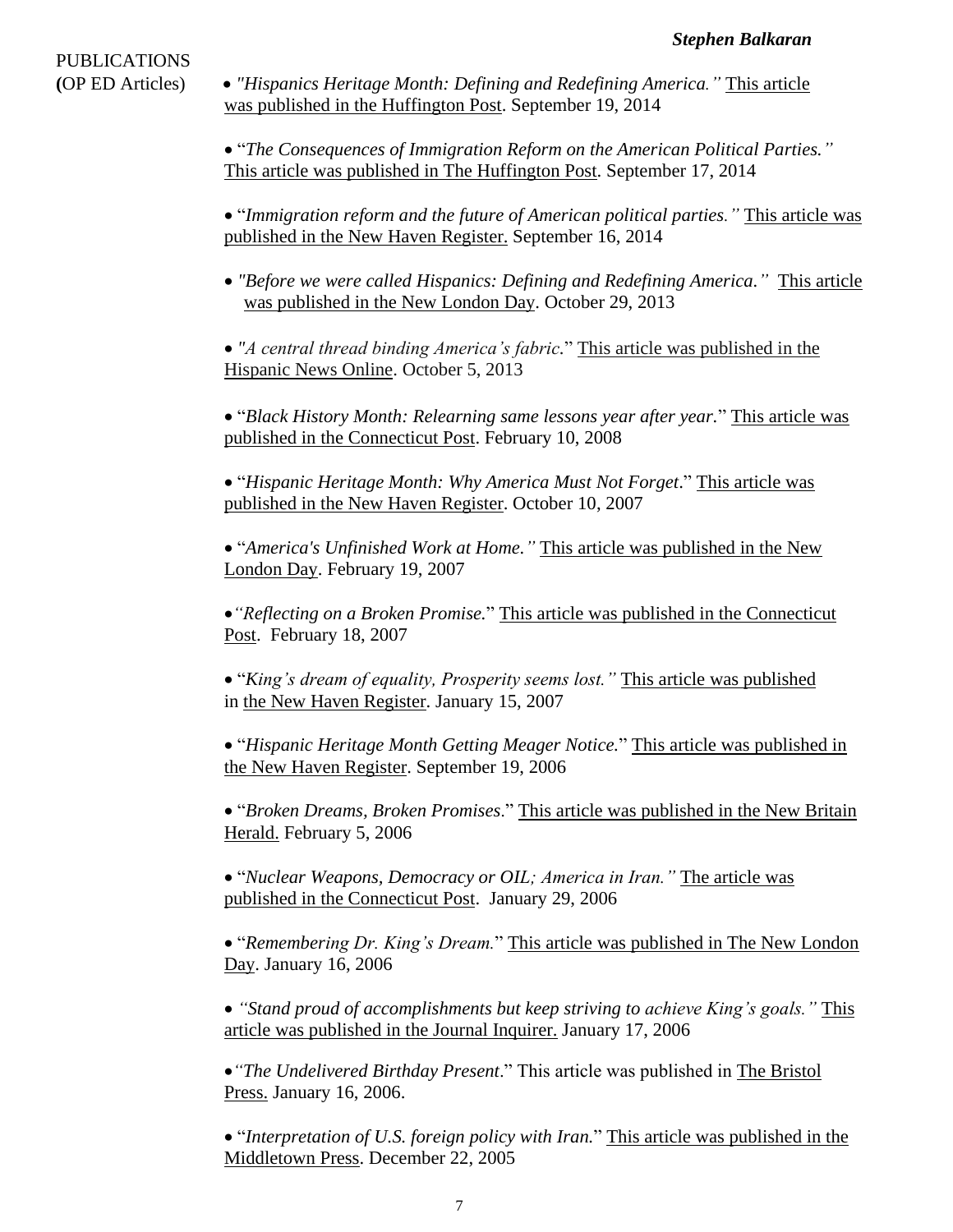| <b>PUBLICATIONS</b><br>(OP ED Articles) | <b>Stephen Balkaran</b>                                                                                                                                             |
|-----------------------------------------|---------------------------------------------------------------------------------------------------------------------------------------------------------------------|
|                                         | • "Hispanic Influence in U.S. Growing." This article was published in the<br>Middletown Press. September 20, 2005                                                   |
|                                         | • "Black History Month: Achievements and Broken Promises 1 & 2." This article<br>was published in the Bristol Press. February 7, 2005                               |
|                                         | • "The Dream Revisited; A Modern Look at the Civil Rights Movement." This article<br>was published in the Record Journal. January 23, 2005 Section E                |
|                                         | • Work cited in Willie Mickell's; <i>Look beyond Media for Truthful Images</i> . This<br>article was published in the Northern Star Perspective. September 27, 2004 |
|                                         | • "Democracy, Diplomacy, Security or OIL. Americans in the Middle East." This<br>Article was published in the Journal Inquirer. September 11, 2004                  |
|                                         | • "Cosby's Criticism was on the Mark." This Article was published in the Hartford<br>Courant. July 11, 2004. Section $C$                                            |
|                                         | • "Time for Our Government to give us the Truth: Weapons of Mass Deception."                                                                                        |

• **"***Time for Our Government to give us the Truth***:** *Weapons of Mass Deception."*  This Article was published in the Manchester Journal Inquirer. July 3, 2003

## CONFERENCE:

PRESENTATIONS • Black History Month Speaker. Miami Dade College. "Chasing the Dream of Civil Rights." Miami, FL. February 4<sup>th</sup>, 2020

> • MLK Day Keynote Speaker. University of Bridgeport. January 21<sup>st</sup>, 2020. Bridgeport. CT

• Keynote Speaker for Day and Pitney Law Firm Black History Month. February 2018. Hartford, CT

• Diversity and Inclusion Keynote Speaker: Hispanic Heritage Month. AXA Insurance Company. Rockefeller Center. New York. NY. October 8, 2015

• "Russian Roulette and *Immigration Reform*." Presented at the 12<sup>th</sup> Student Latino Leadership Conference at Dartmouth University. Hanover. NH. April 24-25, 2015

• "*Russian Roulette and Immigration Reform."* Presented at the 82nd Mid-West Political Science Conference. Chicago, IL. April 16-19, 2015

• *"Immigration Reform and its political impact."* Presented at the 10th Annual American Association of Hispanics in Higher Education National Conference. March 12-15, 2015 Frisco, TX

• "*Post Racial America in the age of Obama."* Presented at Post University Black History Month celebration. February 19, 2015. Waterbury. CT

• *"Immigration and the Redefining of the American Political Parties and its Consequences. 2013 Immigration Reform Bill.* "Presented at the 9th Annual American Association of Hispanics in Higher Education National Conference. March 6-9, 2014 Costa Mesa. CA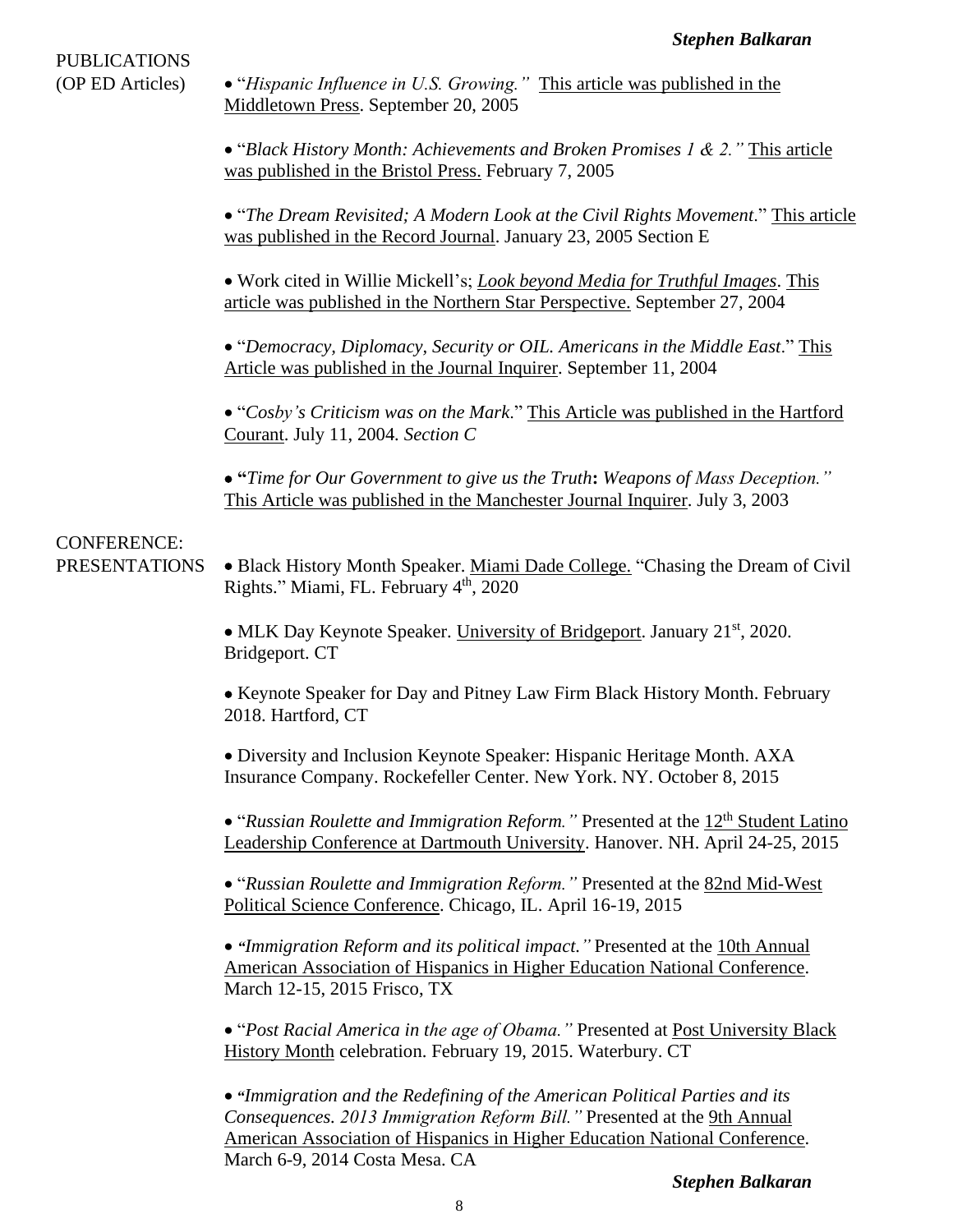PRESENTATIONS • "*Immigration and the Redefining of the American Political Parties and its Consequences. 2013 Immigration Reform Bill."* Presented at the 81st Mid-West Political Science Conference. Chicago, IL. April 3-6, 2014

> •*"No Latinos Left Behind? Federal and State Education: A case Example of New England.*" Presented at the 80<sup>th</sup> Mid-West Political Science Conference in Chicago. IL. April 11-14, 2013

> • "No Latinos Left Behind? Federal and State Education." Presented at HACU's 10<sup>th</sup> International Conference. February 27-March 29, 2013 in San Antonio, TX

• "*I Want You: Latino Males and Higher Education" Latino Males at a crossroads, criminal justice system or college?"* Presented at the 10<sup>th</sup> Annual New England Latino Student Leadership Conference. Central CT State University March 1<sup>-</sup>2, 2013. New Britain. CT

• "*Moving Forward.*" Presented at the Annual Bristol NAACP Black History Month Celebration. Bristol. CT January 21, 2013

•*"Immigration and the Political Impact of the 2012 Presidential Election."* Presented at the 69<sup>th</sup> Mid-West American Political Science Association Conference. April 12-14, 2012. Chicago, IL

• "*Immigration Reform: Why America Failed Latinos. The political debate of Brown or White and its implication on the 2012 Presidential Election."* Presented at the American Association of Hispanics in Higher Education National Conference. March 8-11, 2012 Costa Mesa. CA

• "*Disparities and Disappointments: Civil Rights in the 21st Century*." Presented at the 2012 MLK Celebration. New Britain. CT January 16, 2012

• "*Brown v Board of Education; Why the implementation of Brown failed Black and Brown Students."* Presented at the Mid-West Political Science Association Conference. March 31, 2011. Chicago, IL

• "*Immigration; Brown or White*." Presented at the American Association of Hispanics in Higher Education National Conference. March 4, 2011 San Antonio, TX

•*"Immigration: Brown or White?"* Presented at Connecticut College's Hispanic Heritage Month. October 11, 2010, New London, CT

•*"Redefining American: Hispanics in the 21st Century: Where do we fit in, America*  at a Crossroads." Presented at the 68<sup>th</sup> Mid-West American Political Science Association Conference. April 22-24, 2010. Chicago, IL

• "*Race, Politics and Post Obama Administration: America at a Crossroads?" Presented at New York African Studies Association (NYASA) Conference,* GLOBAL-AFRICA, GLOBAL-ASIA: Africa and Asia in the Age of Globalization" March 26, 2010. SUNY Binghamton. NY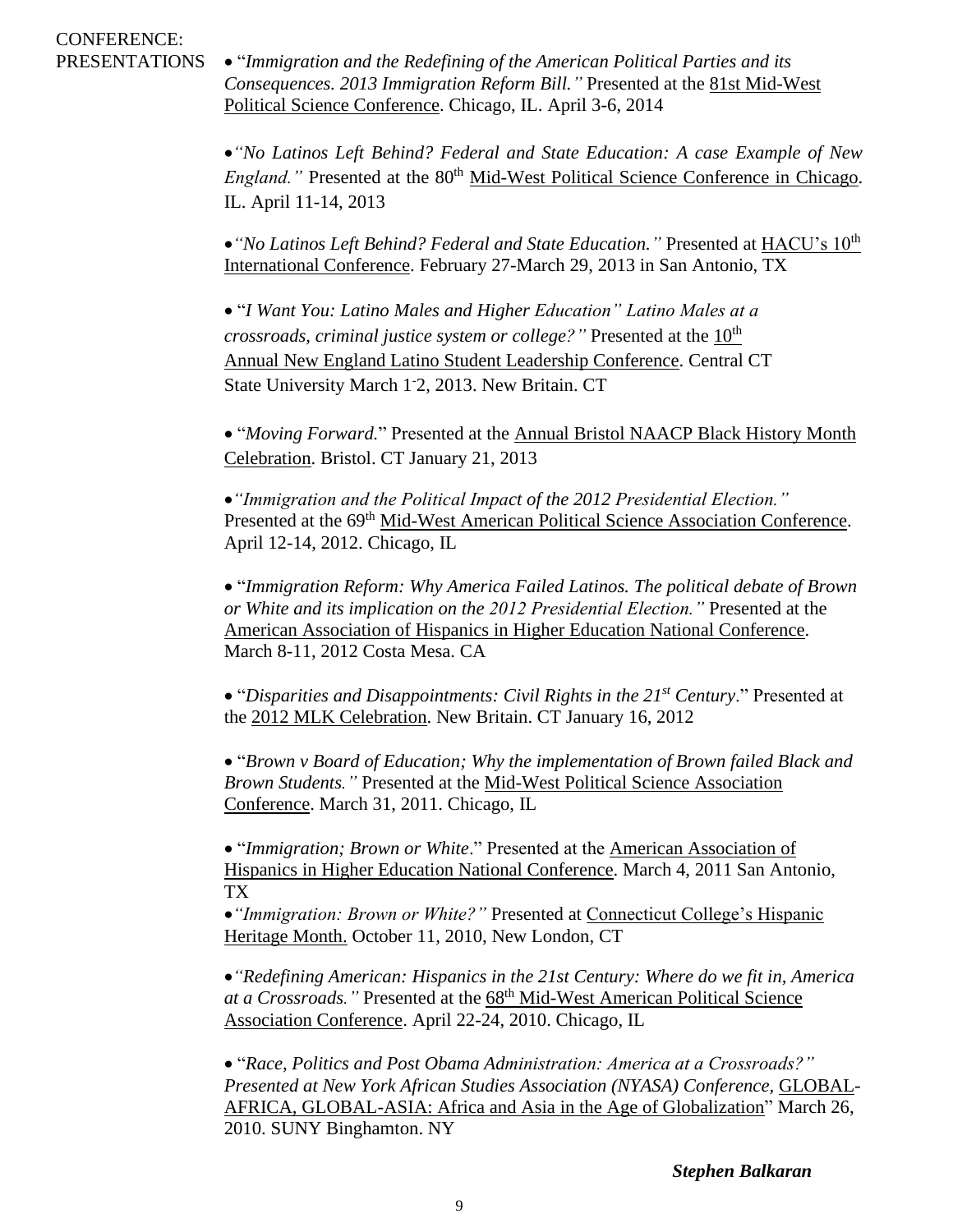PRESENTATIONS • "*Latinos and the Criminal Justice System. Degrees or Detention*:" Presented at the American Association of Hispanics in Higher Education (AAHHE) 5th Annual National Conference, " *Raices y Alas / Roots and Wings: A Mal Tiempo Buena Cara""* March 4-7, 2010, Costa Mesa, CA

> • "*China and the Scramble for Africa; Colonialism in the 21st Century. Can Africa survive its new Socio-economic Colonialization?"* Presented at New York African Studies Association (NYASA) Conference, "Peace and Transformation in the Pan African World in the 21st Century." April 4, 2009. Syracuse University. NY

• "*Hispanics: America's Best Kept Secret*." Presented at 2009 American Association of Hispanics in Higher Education (AAHHE) Conference on Soluciones Para El Futuro: *Achieving Hispanic Success*. San Antonio, Texas. Friday March 6, 2009

• "*Hispanic Immigration: Why America Must Not Forget*." Presented at the American Association of Hispanics in Higher Education 3rd Annual National Conference. "*Building Pathways - Construyendo Caminos: Fulfilling Expectations*" March 6-8, 2008, Hyatt Regency Miami, FL

• "*Race and Identity; West Indian Immigrant Encounter with the concept of Blackness' in America and with other blacks from the Diaspora."* Presented at the 31st Annual NYASA Conference (New York African Studies Association. African People. The past Fifty Years. SUNY-Plattsburgh University, Plattsburgh, NY. April 13, 2007

• "America at a Crossroads. Latinos in America." Presented at the 5<sup>th</sup> Annual NASPA Region 1 Latino Student Leadership Conference. February 23, 2007. Boston University, Boston, MA

• "*Law and Civil Rights.*" Presented at Western New England New England School of Law. February 21, 2007 Springfield, MA

• "*Hispanics; America's Greatest Asset*." Presented at Norwalk Community College Hispanic Heritage Month Celebration, October 25, 2006. Norwalk, CT

• "Hispanics; Redefining America." Presented at the 4<sup>th</sup> Annual NASPA Region 1 Latino Student Leadership Conference. April 7, 2006, Dartmouth University, Hanover, NH

• *HIV/AIDS; The Caribbean Best Kept Secret.* Presented at the 23<sup>rd</sup> NAYSA Conference. April 6, 2006, SUNY, New Paltz, NY

• "*The Social Construction of Race and Identity in the West Indies; West Indian Immigrant Encounter with the concept of 'Blackness' in America*." Presented at Race and African Studies: Reconfigurations, Rediscoveries and Reconstructions. March 23-24, 2006 at the University of Connecticut, Storrs, CT

• "*Farther to GO."* Presented at Middlesex Community College, Black History Month Guest Speaker, February 13, 2006. Middletown, CT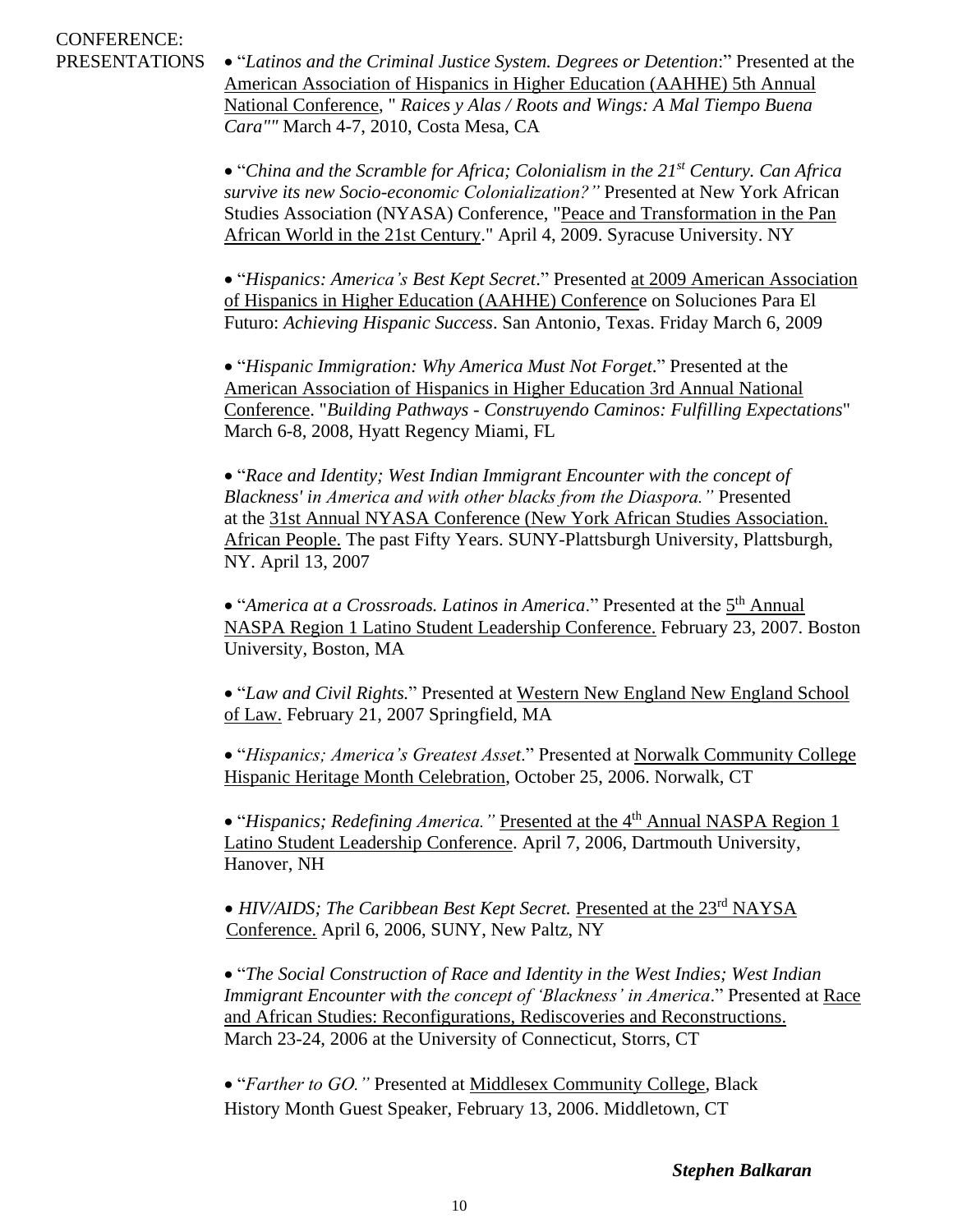PRESENTATIONS • "*Hispanic Impact Vital to America."* Presented at University of Massachusetts Amherst. Amherst, MA November 10, 2005

> • "*Hispanics; America's Best Kept Secret*." Presented at 2005 LSAMP Leadership Conference. Worcester Polytechnic Institute. Worcester, MA. September 16, 2005

• "*The Economic Interpretation of U.S. Influence in Global Africa*." Presented at the 29<sup>th</sup> Annual NYASA Conference (New York African Studies Association. Engaging Africana Studies: Global Africa and the Challenges of American Hegemony. SUNY-Binghamton University, Binghamton, NY. April 30, 2005

 • "*AIDS & the Guarded Secret in the Caribbean*." Presented at the 2005 New England Caribbean Student Leadership Conference. Northeastern University, Boston, MA

 • "*The Political Economy of Latin Americans in the 21st Century*." Presented at the 2005 New England Latino Leadership Conference. Holy Cross College, Worcester, MA. February 19, 2005

 • "*Questions of Human Rights, Law, Law Enforcement and People of Color."* Presented at the 28<sup>th</sup> Annual NYASA Conference (New York African Studies Association. Engaging Africana Studies: Production, Control and Dissemination of Knowledge in Africa and the African Diaspora. Eastern Connecticut State University, Willimantic, CT. April 16, 2004

### **COMPUTER**

SKILLS Comprehensive knowledge of Microsoft Windows, SPSS Data System, Lexis Nexis, Internet, Email, PowerPoint, Blackboard Learn, CT Banner System and Windows XP.

### EDUCATION QUINNIPIAC UNIVERSITY SCHOOL OF LAW. HAMDEN, CT

1999-01 Doctor of Jurisprudence. 2<sup>nd</sup> Year

### 1990-96 UNIVERSITY OF CONNECTICUT. STORRS, CT

- 1996 Master of Arts in Political Science
- 1994 Bachelor of Arts in Political Science